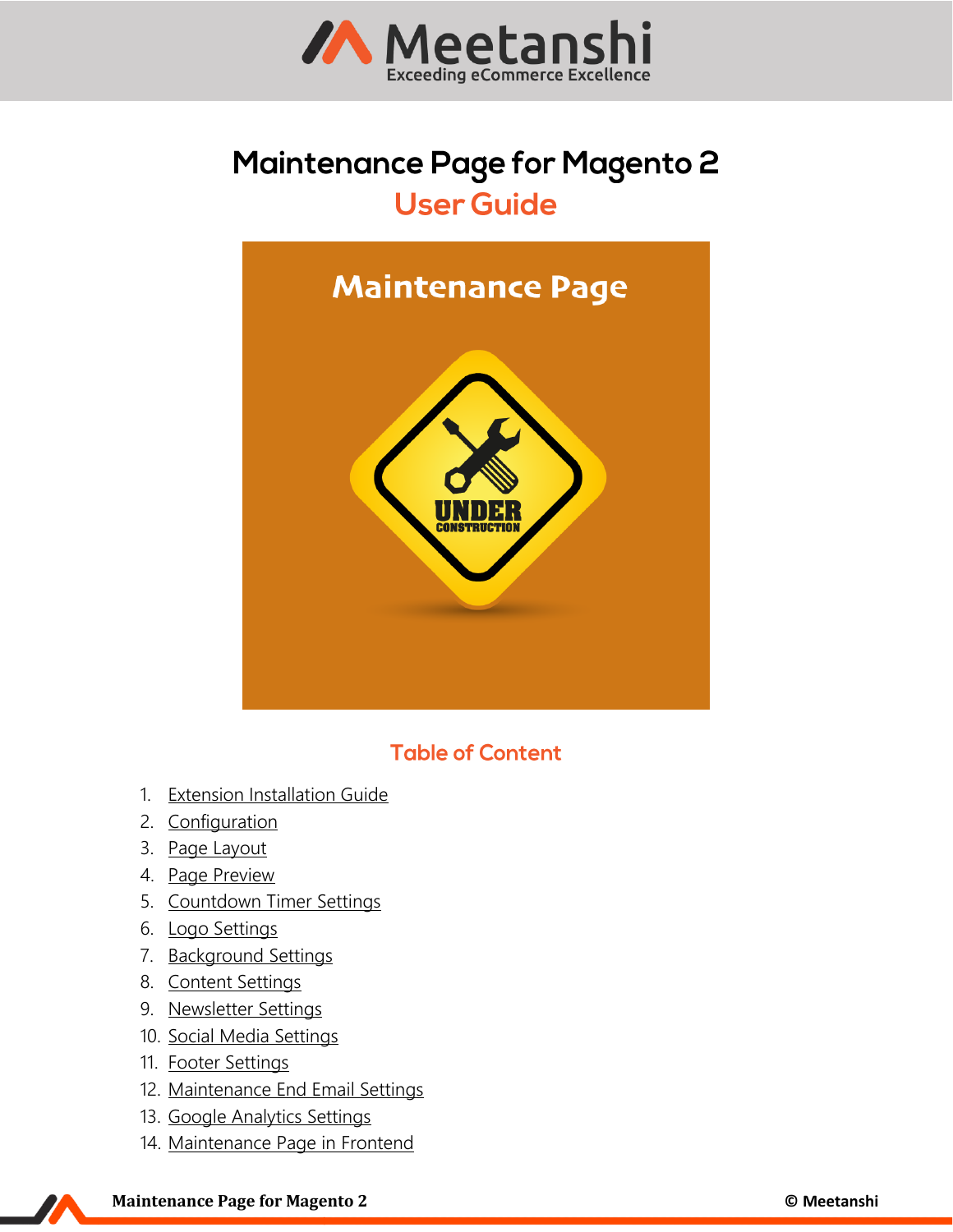

## <span id="page-1-0"></span>**1. Extension Installation**

- Extract the zip folder and upload our extension to the root of your Magento 2 directory via FTP.
- Login to your SSH and run below commands step by step:
	- o php bin/magento setup:upgrade
	- o For Magento version 2.0.x to 2.1.x php bin/magento setup:static-content:deploy
	- o For Magento version 2.2.x & above php bin/magento setup:static-content:deploy –f
	- o php bin/magento cache:flush
- That's it.

#### <span id="page-1-1"></span>**2. Configuration**

For configuring the extension, log in to Magento 2, move to **Stores** → **Configuration** → **Maintenance Page** where you can find various settings to enable the extension.

- **Maintenance Page:** Enable or disable Maintenance Page extension from here.
- **Whitelist IPs:** Enter comma separated IPs to be whitelisted.
- **Allowed URLs:** Enter URLs you want to allow access from the frontend.
- **Redirect to Page:** Select the maintenance page to which you want to redirect visitors.
- **Select Page Template:** Select the template for the maintenance page.

| Configuration                                                   | Maintenance-Page v                                                                                                                |
|-----------------------------------------------------------------|-----------------------------------------------------------------------------------------------------------------------------------|
| ℯ<br>Default Config v<br><b>Store View:</b>                     | <b>Save Config</b>                                                                                                                |
| <b>/A</b> Meetanshi<br>$\widehat{\phantom{a}}$<br>Configuration | $\odot$                                                                                                                           |
| <b>Maintenance Page</b><br>Maintenance Page<br>[store view]     | <b>Enable the Maintenance</b><br>Enable<br>$\boldsymbol{\mathrm{v}}$<br>Page extension from here                                  |
| <b>Whitelist IPs</b><br>[store view]                            | Enter comma separated<br>100.200.300.400<br>IPs to whitelist                                                                      |
|                                                                 | Whitelisted IPs are separated by "," and no space allowed.                                                                        |
| <b>Allowed URLs</b><br>[store view]                             | Enter URLs to allow the<br>contact,customer/account/login<br>access from the frontend                                             |
|                                                                 | Accepted URLs must be separated by "," and no space allowed. Example:<br>contact,customer/account/login,home<br>Select the custom |
| <b>Redirect to Page</b><br>[store view]                         | maintenance page on which<br>Maintenance Page<br>$\boldsymbol{\mathrm{v}}$<br>you want to redirect users                          |
| <b>Select Page Template</b><br>[store view]                     | Select maintenance page template<br>Template Two                                                                                  |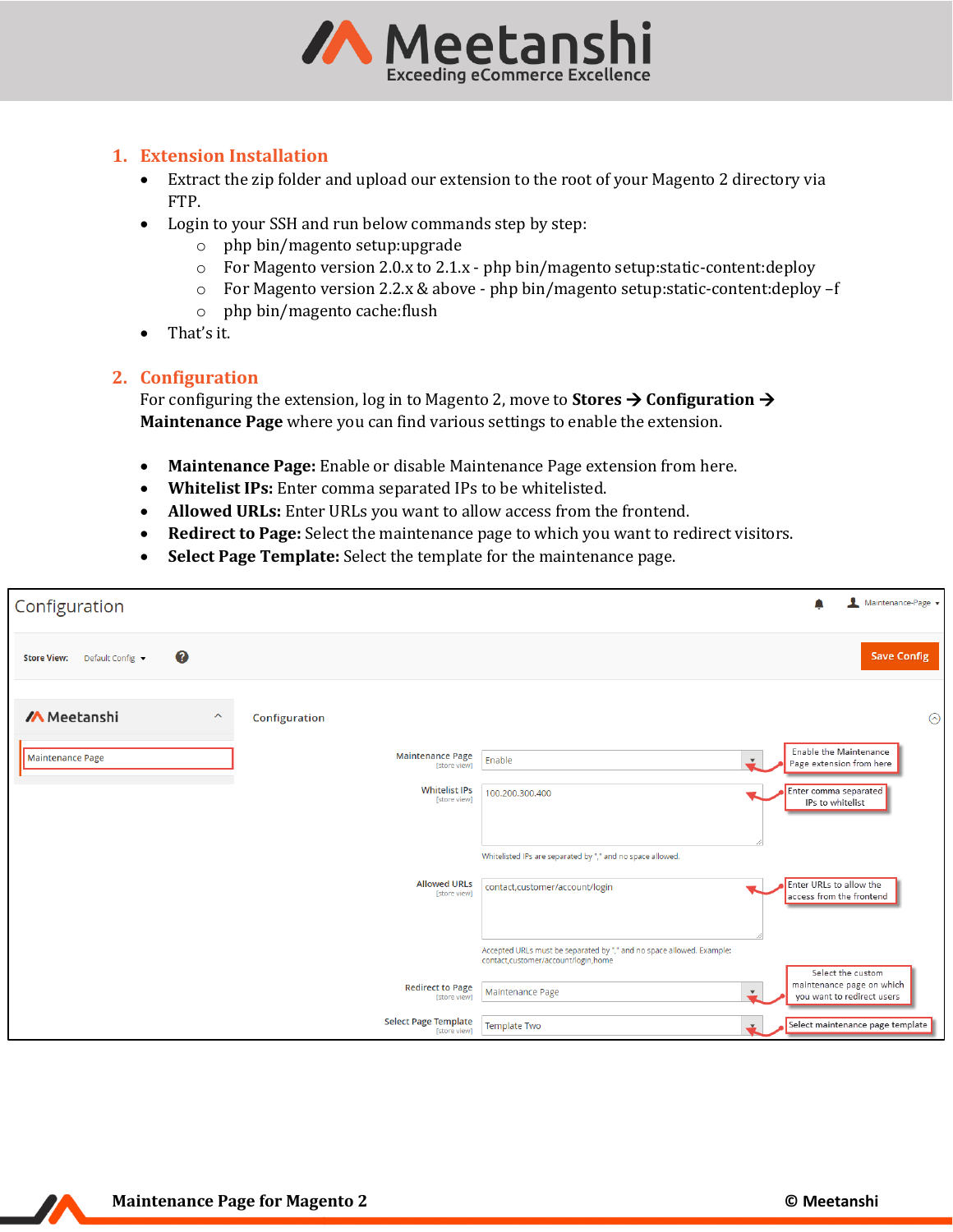

# <span id="page-2-0"></span>**3. Page Layout**

Select the layout of the maintenance page.

| Page Layout                          |           |                                       |
|--------------------------------------|-----------|---------------------------------------|
| <b>Select Layout</b><br>[store view] | 2 Columns | Select the maintenance<br>page layout |

#### <span id="page-2-1"></span>**4. Page Preview**

You can preview the maintenance page from clicking the button here.



#### <span id="page-2-2"></span>**5. Countdown Timer Settings**

The extension facilitates to show the countdown timer until the maintenance mode is enabled.

- **Show Countdown Timer:** Set YES to enable the countdown timer in the frontend.
- **Title:** Enter the title to show above the timer.
- **Title Color:** Set title color. (The setting only works if the custom template is enabled.)
- **Timer Ends On:** Set the date and time after which to stop the timer.
- **Disable Maintenance Mode After End Time:** Select to disable maintenance mode after the end time selected in the above setting.
- **Timer Style:** Select one of the timer styles. (The setting only works if the custom template is enabled.)

| <b>Countdown Timer Settings</b>                         |                                 | ⊙                                                                 |
|---------------------------------------------------------|---------------------------------|-------------------------------------------------------------------|
| <b>Show Countdown Timer</b><br>[store view]             | Yes<br>$\overline{\phantom{a}}$ | Select YES to show countdown<br>timer on the maintenance page     |
| Title<br>[store view]                                   | We will be back in,             | Set title for the timer                                           |
| <b>Title Color</b><br>[store view]                      | #FFFFFF                         | Set color of the title for<br>custom template                     |
| <b>Timer Ends on</b><br>[store view]                    | 鷗<br>2019-03-27 09:43:12        | Set date and time at which the<br>timer stops showing in frontend |
| Disable Maintenance Mode After End Time<br>[store view] | Yes<br>$\overline{\phantom{a}}$ | Set YES to auto disable<br>maintenance mode after end time        |
| Timer Style<br>[store view]                             | Style 2                         | Select timer style if you have<br>selected custom template        |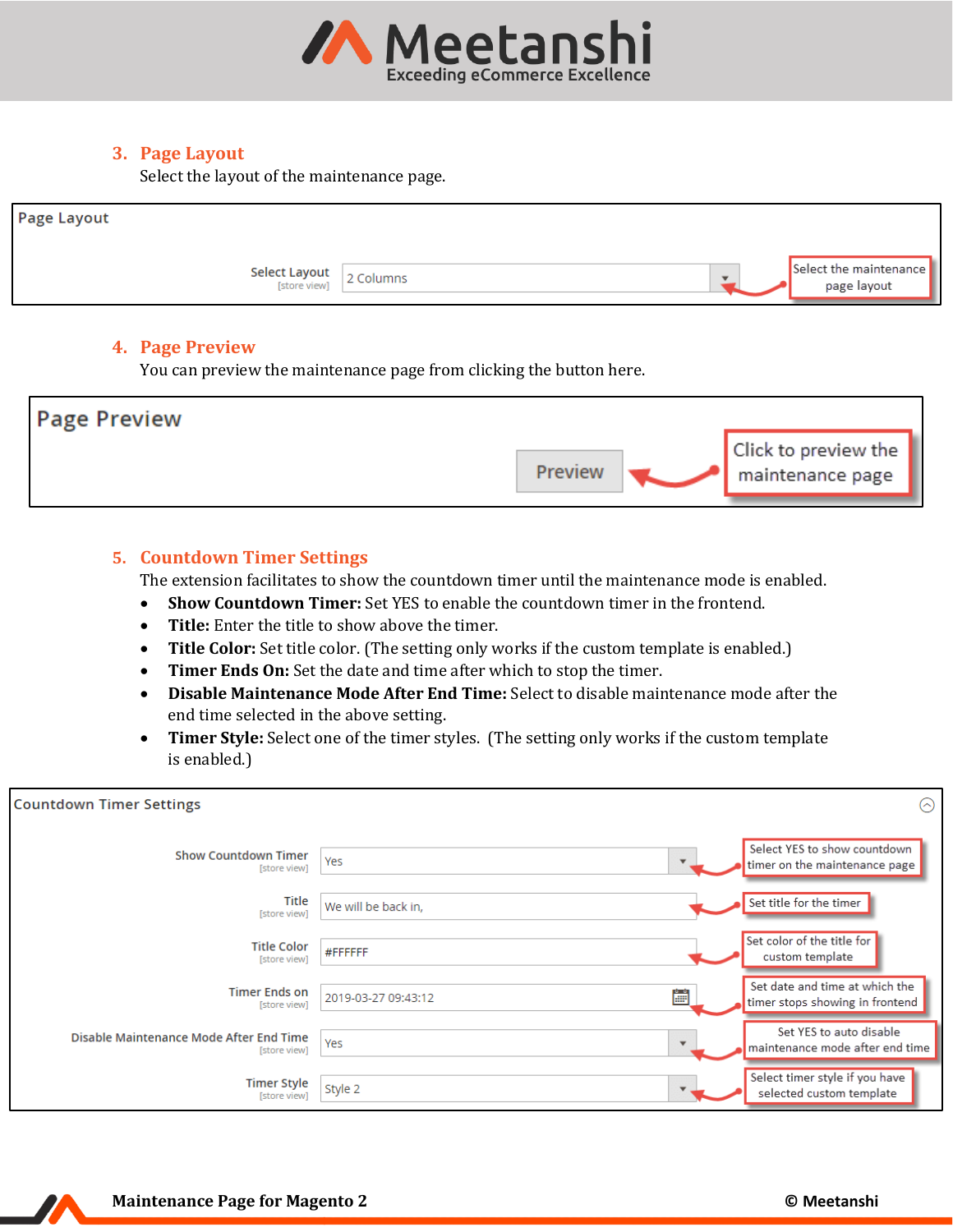

# <span id="page-3-0"></span>**6. Logo Settings**

You can upload your own logo to show in the maintenance page. Here are the settings to upload the logo and set the width and height of it.

- **Upload Logo Image:** Upload the logo image to show in the maintenance page.
- **Width:** Specify the width of the logo to show in the maintenance page.
- **Height:** Specify the height of the logo image to show in the maintenance page.

| <b>Logo Settings</b>                     |                                                                                                                                                             |                                         |
|------------------------------------------|-------------------------------------------------------------------------------------------------------------------------------------------------------------|-----------------------------------------|
| <b>Upload Logo Image</b><br>[store view] | Choose File No file chosen<br>$\lambda$<br>Upload logo image to show<br>Delete Image<br>in maintenance page<br>Allowed file types: jpg, jpeg, gif, png, svg |                                         |
| Logo Width<br>[store view]               | 300<br>Default: 150                                                                                                                                         | Specify width and<br>height of the logo |
| Logo Height<br>[store view]              | 300<br>Default: 150                                                                                                                                         |                                         |

# <span id="page-3-1"></span>**7. Background Settings**

If you have opted for the custom template for the maintenance page, you can set the background as an image or a video.

- **Show Background As:** Select what you want to show in the maintenance page background.
- **Upload Image/Video:** Upload image or video as per you have selected the above option.
- **Show Background Overlay:** Set YES to enable background overlay on the uploaded image or video.

| <b>Background Settings</b>                     |                                                                                                                                   |
|------------------------------------------------|-----------------------------------------------------------------------------------------------------------------------------------|
| <b>Show Background As</b><br>[store view]      | Select option to show as<br>Image<br>background for custom template                                                               |
| <b>Upload Image</b><br>[store view]            | Choose File No file chosen<br>Upload image for<br>Delete Image<br>custom template<br>Allowed file types: jpg, jpeg, gif, png, svg |
| <b>Show Background Overlay</b><br>[store view] | Set YES to show<br>Yes<br>background overlay                                                                                      |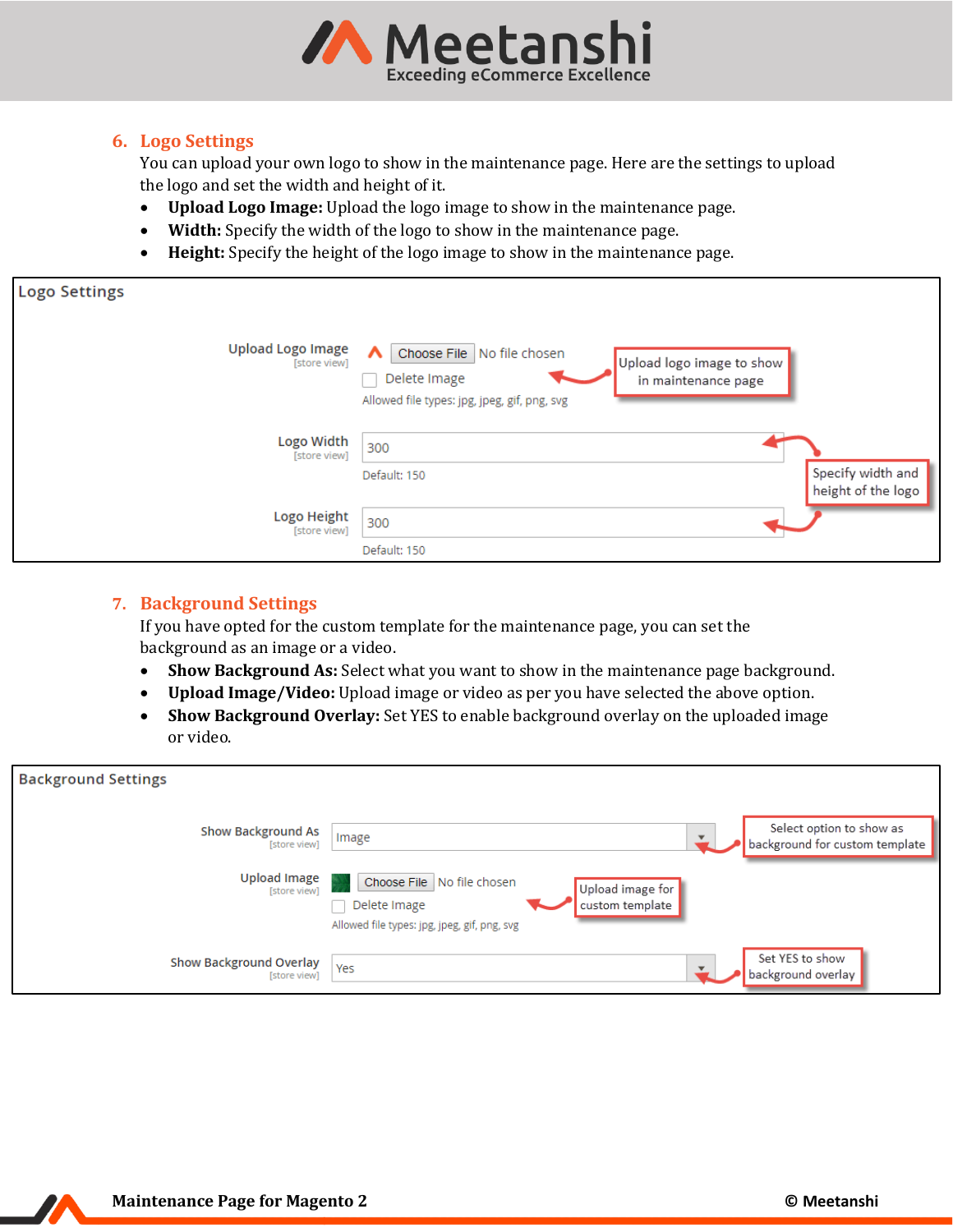

## <span id="page-4-0"></span>**8. Content Settings**

Add content to show on the maintenance page.

- **Title:** Enter the title of the maintenance page.
- **Description:** Enter the description to show on the maintenance page.

| <b>Content Settings</b>            |                                                                                                                                                                                                                                                                                                    |
|------------------------------------|----------------------------------------------------------------------------------------------------------------------------------------------------------------------------------------------------------------------------------------------------------------------------------------------------|
| Title<br>[store view]              | Set page title content to show<br>Coming Soon, Stay Tuned!<br>on maintenance page                                                                                                                                                                                                                  |
| <b>Description</b><br>[store view] | Show / Hide Editor                                                                                                                                                                                                                                                                                 |
|                                    | Enter description to show<br>$\mathbf{v} \quad \mathbf{B} \quad I \quad \mathbf{U} \quad \mathbf{E} \quad \mathbf{E} \quad \mathbf{H} \quad \mathbf{H} \quad \mathbf{F} \quad \mathbf{V} \quad \mathbf{F} \quad \mathbf{V}$<br>Paragraph<br>in maintenance page<br>◈<br>P<br>⊞▼<br>$\Omega$<br>(x) |
|                                    | Our website is under construction. We'll be here soon with our<br>new awesome website!                                                                                                                                                                                                             |
|                                    | Powered by TinyMCE                                                                                                                                                                                                                                                                                 |
|                                    |                                                                                                                                                                                                                                                                                                    |

## <span id="page-4-1"></span>**9. Newsletter Settings**

The extension facilitates to enable newsletter subscription box on the maintenance page to allow users to subscribe to the newsletter.

- **Show Newsletter Subscription Box:** Set YES to show newsletter subscription box in the maintenance page.
- **Title:** Enter the title to show above the subscription box.
- **Title Color:** Set title color. (The setting only works if the custom template is enabled.)

| <b>Newsletter Settings</b>                       |                              |                                                                       |
|--------------------------------------------------|------------------------------|-----------------------------------------------------------------------|
| Show Newsletter Subscription Box<br>[store view] | Yes                          | Set YES to show newsletter<br>subscription box in<br>maintenance page |
| Title<br>[store view]                            | Get notified when we launch! | Add title to show above the<br>newsletter subscription box            |
| <b>Title Color</b><br>[store view]               | #FFFFFF                      | Set title color                                                       |

Z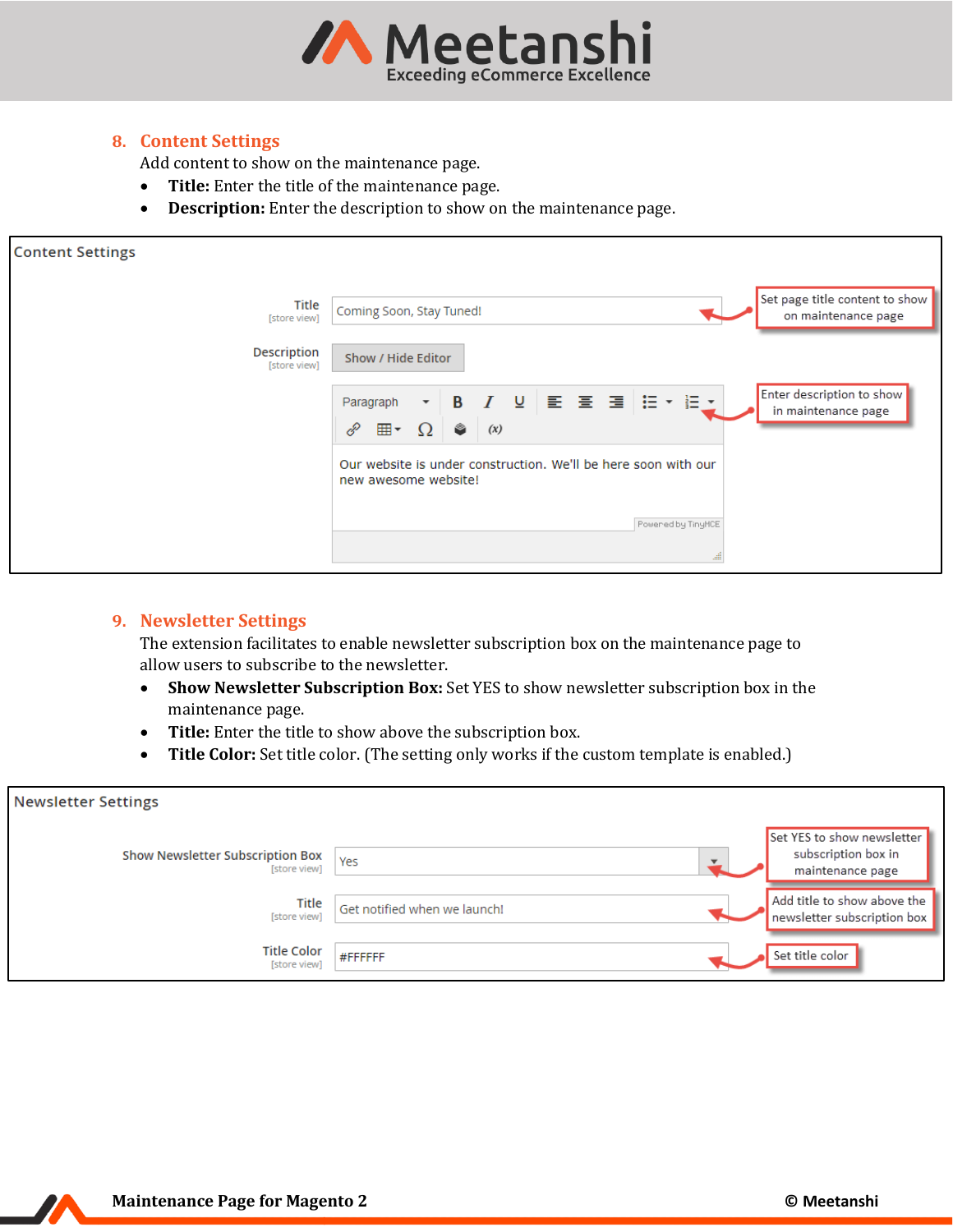

## <span id="page-5-0"></span>**10. Social Media Settings**

You can show the social button in the maintenance page. Configure settings from here.

- **Show Social Connections:** Set YES to show social media buttons on the maintenance page.
- **Title:** Enter the title to show above the social buttons.
- **Title Color:** Set title color. (The setting only works if the custom template is enabled.)
- **Facebook, Google+, LinkedIn, Twitter, YouTube, Instagram, Pinterest URL:** Enter the various social media URLs to enable the social buttons in the frontend.

| <b>Social Media Settings</b>                   |                                                          |                                                            |
|------------------------------------------------|----------------------------------------------------------|------------------------------------------------------------|
| <b>Show Social Connections</b><br>[store view] | Yes<br>$\blacktriangledown$                              | Set YES to show social media<br>button in maintenance page |
| Title<br>[store view]                          | Connect With Us                                          | Enter title to show above<br>social media buttons          |
| <b>Title Color</b><br>[store view]             | #FFFFFF                                                  | Set title color                                            |
| <b>Facebook URL</b><br>[store view]            | https://www.facebook.com/MeetanshiInc/                   |                                                            |
| Google+ URL<br>[store view]                    |                                                          |                                                            |
| <b>Linkedin URL</b><br>[store view]            | https://www.linkedin.com/company/meetanshi/              | Enter social media URLs to<br>enable social media buttons  |
| <b>Twitter URL</b><br>[store view]             | https://twitter.com/MeetanshiInc                         | in maintenance page                                        |
| <b>YouTube URL</b><br>[store view]             | https://www.youtube.com/channel/UCYsTAn7JerbeZK-KpGFuJWw |                                                            |
| <b>Instagram URL</b><br>[store view]           | https://www.instagram.com/meetanshiinc/                  |                                                            |
| <b>Pinterest URL</b><br>[store view]           |                                                          |                                                            |

# <span id="page-5-1"></span>**11. Footer Settings**

Enter footer text to show in the maintenance page footer.

| <b>Footer Settings</b>             |                                                                                                                                                                                                                                                                             |
|------------------------------------|-----------------------------------------------------------------------------------------------------------------------------------------------------------------------------------------------------------------------------------------------------------------------------|
| <b>Footer Text</b><br>[store view] | Show / Hide Editor                                                                                                                                                                                                                                                          |
|                                    | Enter text to show in<br>$\mathbf{v} \parallel \mathbf{B} \parallel I \parallel \mathbf{U} \parallel \mathbf{E} \parallel \mathbf{E} \parallel \mathbf{H} \parallel \mathbf{H} \parallel \mathbf{v} \parallel \mathbf{H} \parallel$<br>Paragraph<br>maintenance page footer |
|                                    | ℰ<br>$\bullet$<br>$\mathbb{H}$ $\cdot$ $\Omega$<br>(x)                                                                                                                                                                                                                      |
|                                    | All rights reserved @Meetanshi.com                                                                                                                                                                                                                                          |
|                                    |                                                                                                                                                                                                                                                                             |
|                                    | Powered by TinyMCE                                                                                                                                                                                                                                                          |
|                                    |                                                                                                                                                                                                                                                                             |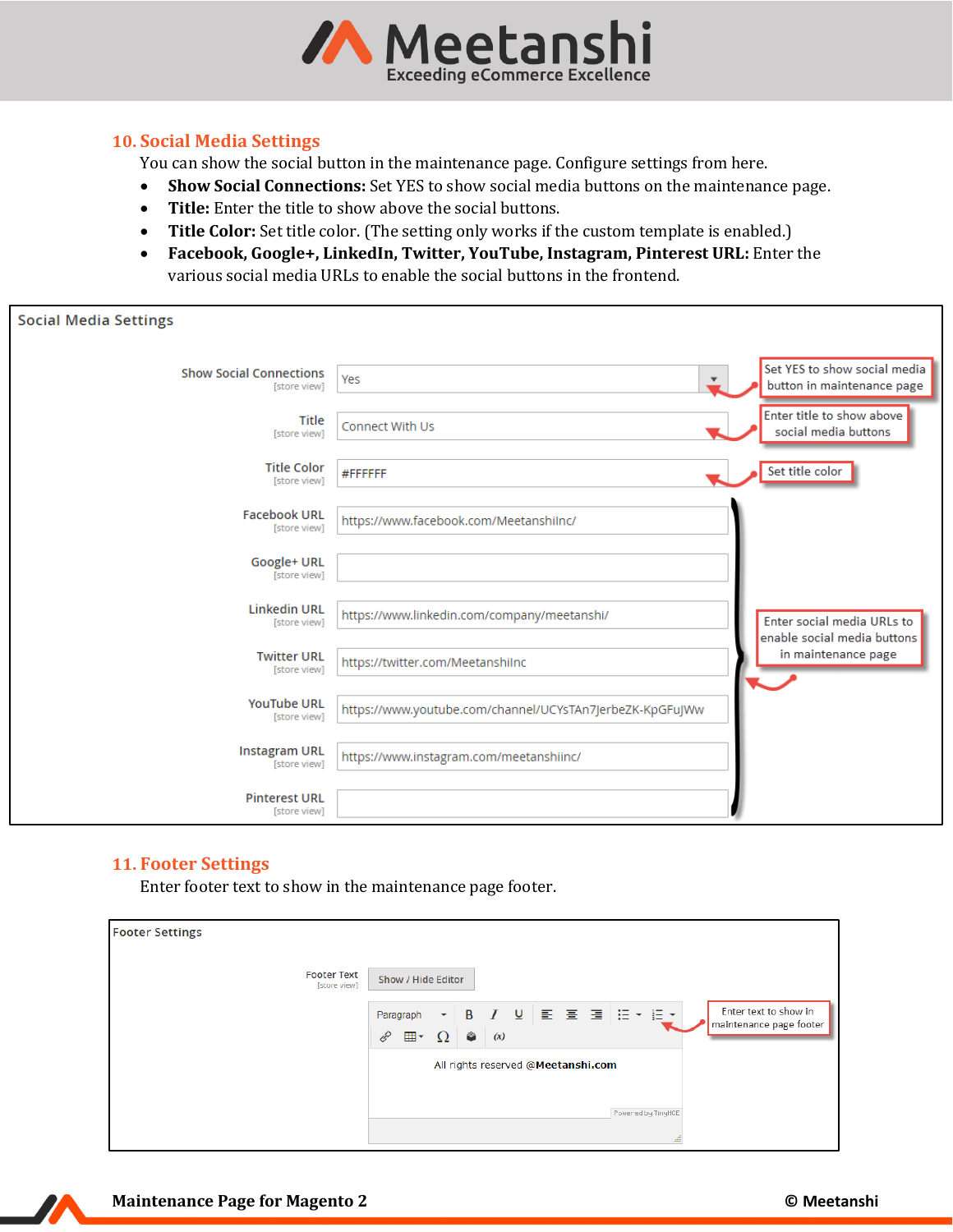

#### <span id="page-6-0"></span>**12. Maintenance End Email Settings**

The extension facilitates to send an Email to the admin reminding about the maintenance end date.

- **Send Maintenance End Email to Admin:** Set YES to send an Email notification to admin reminding maintenance end date.
- **Email Sender:** Select the Email sender.
- **Admin Email ID:** Enter comma separated Email ID of the admin to send Emails.
- **Email Template:** Select the Email template.
- **Send Email Before X Number of Days:** Enter the number of days prior to which the notification Email to be sent.

| <b>Maintenance End Email Settings</b>               |                                                                                                                          |                                                                                         |
|-----------------------------------------------------|--------------------------------------------------------------------------------------------------------------------------|-----------------------------------------------------------------------------------------|
| Send Maintenance End Email to Admin<br>[store view] | Yes                                                                                                                      | Set YES to send maintenance<br>end reminder Email                                       |
| <b>Email Sender</b><br>[store view]                 | General Contact                                                                                                          | Select Email sender                                                                     |
| <b>Admin Email ID</b><br>[store view]               | johndoe.meetanshi@gmail.com<br>(Add comma separated Email IDs of the recipients)                                         | Enter comma separated<br>Email IDs to send Emails on                                    |
| <b>Email Template</b><br>[store view]               | Admin Email Template (Default)<br>Email template is chosen based on theme fallback when "Default" option is<br>selected. | Select Email template                                                                   |
| Send Email Before x Number of Days<br>[store view]  | days                                                                                                                     | Enter number of days before<br>which you want to send<br>maintenance end reminder Email |

#### <span id="page-6-1"></span>**13. Google Analytics Settings**

The extension facilitates to track the visits on the maintenance page.

- **Enable Google Analytics:** Set YES to enable Google Analytics to track the visits on the maintenance page.
- **Tracking ID:** Enter the tracking ID of your Google Analytics account.

| <b>Google Analytics Settings</b>               |           |                          |                                                                              |
|------------------------------------------------|-----------|--------------------------|------------------------------------------------------------------------------|
| <b>Enable Google Analytics</b><br>[store view] | Yes       | $\overline{\phantom{a}}$ | Set YES to enable Google<br>Analytics to track visits on<br>maintenance page |
| <b>Tracking ID</b><br>[store view]             | UA-123456 |                          | Enter Google Analytics<br>tracking ID                                        |

Z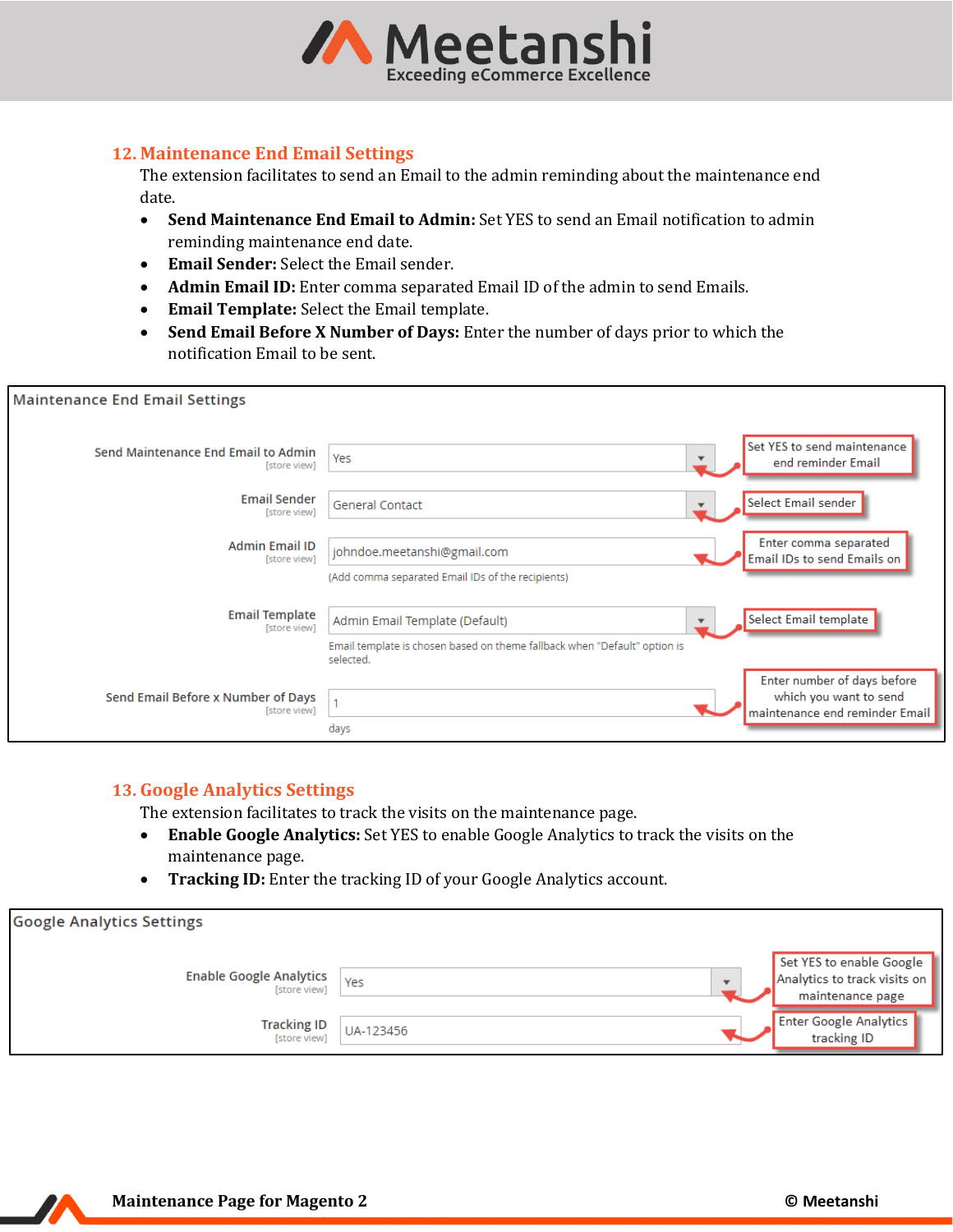

#### <span id="page-7-0"></span>**14. Maintenance Page in Frontend**

Once the settings are configured, when the users enter the website, they are landed to the maintenance page. They can only access the pages allowed from the backend. Also, the users can see the timer with the time left until the maintenance mode disabled. They can subscribe to the mailing list using the newsletter subscription box. Also, users can follow on social media using social connect buttons.

#### • **Maintenance Page with Ready Made Template**

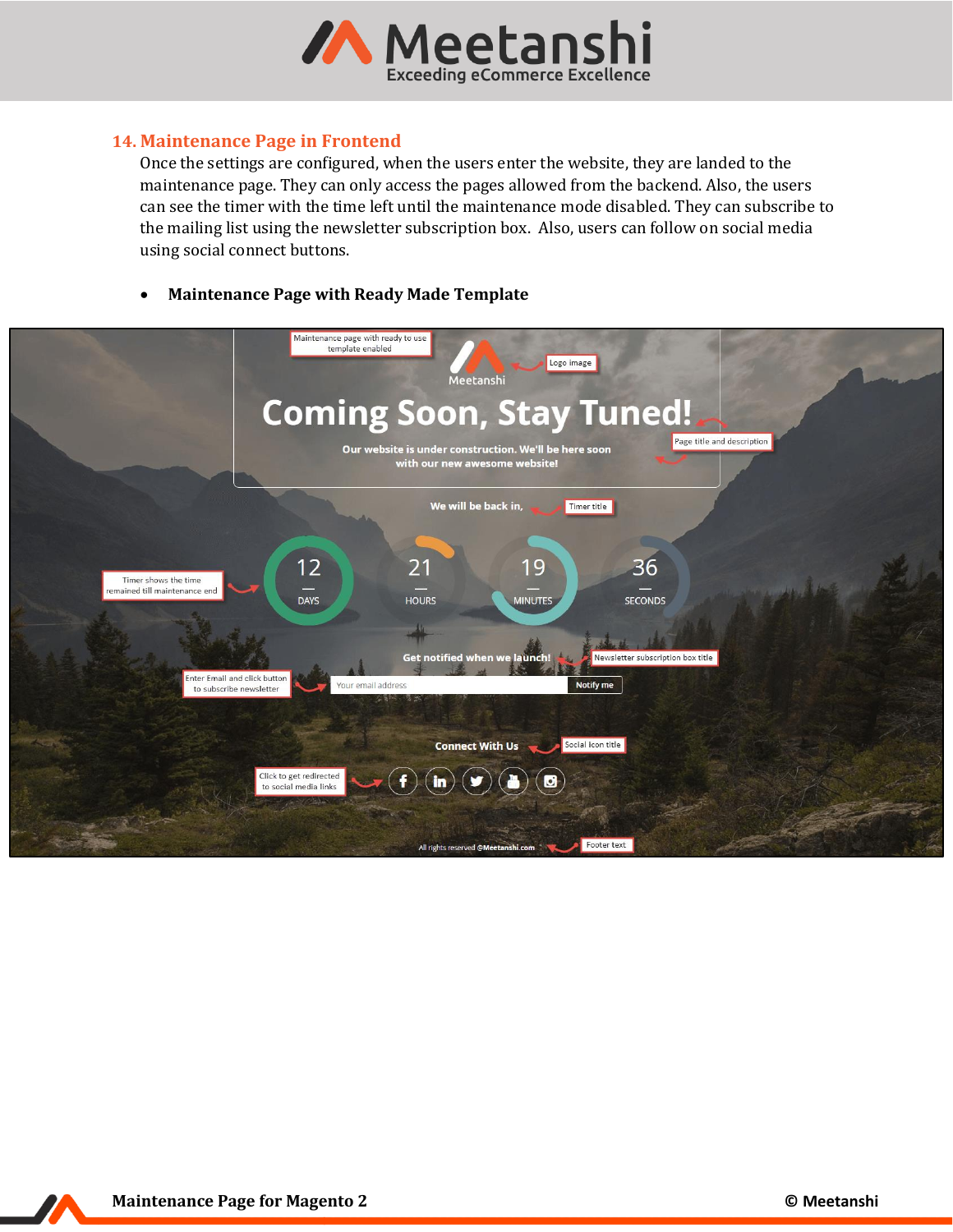

• **Maintenance Page with Custom Template**



7